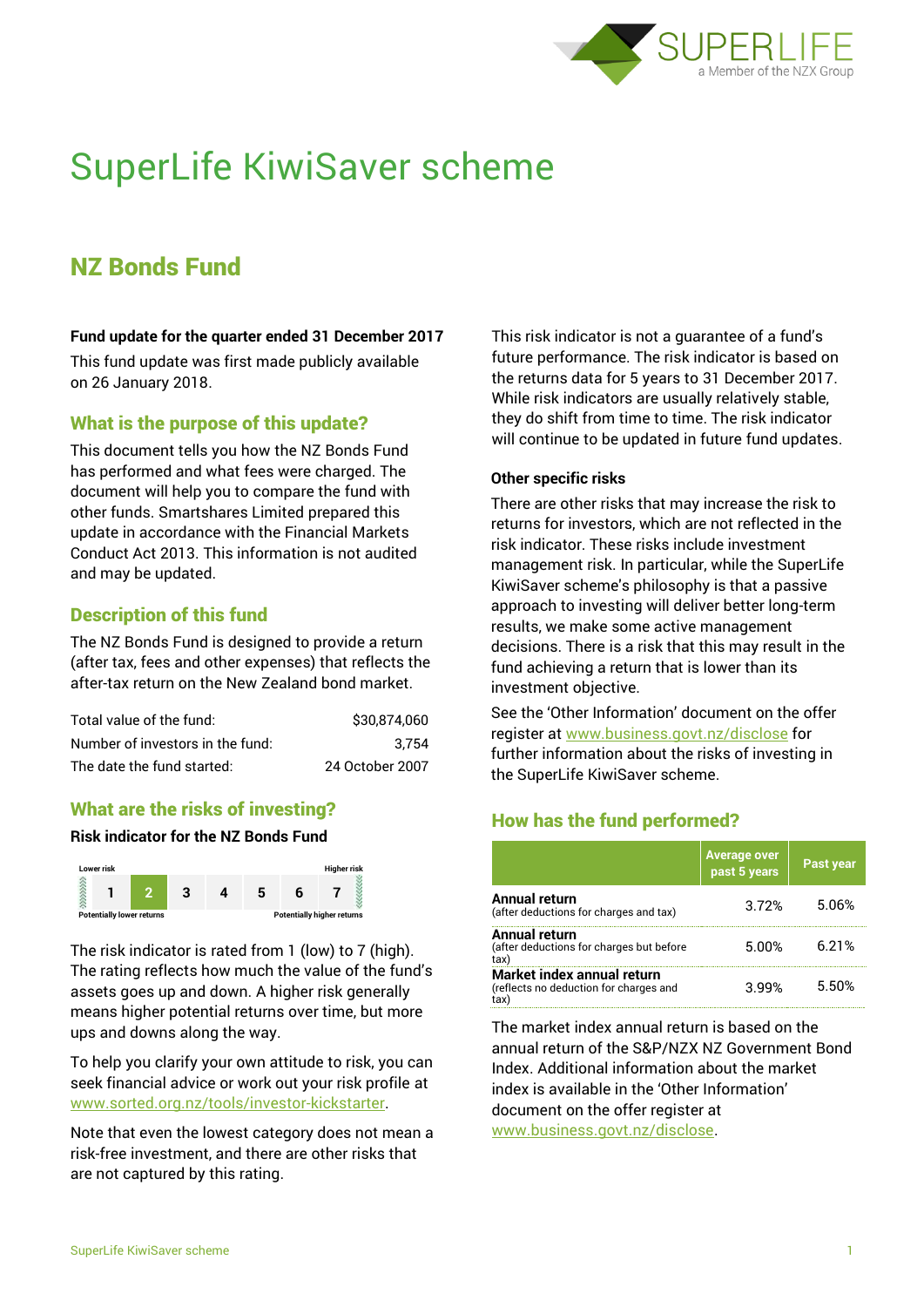

#### **Annual return graph**



This shows the return after fund charges and tax for each year ending 31 March since the fund started. The last bar shows the average annual return since the fund started, up to 31 December 2017.

**Important:** This does not tell you how the fund will perform in the future.

Returns in this update are after tax at the highest prescribed investor rate (PIR) of tax for an individual New Zealand resident. Your tax may be lower.

#### What fees are investors charged?

Investors in the NZ Bonds Fund are charged fund charges. In the year to 31 March 2017 these were:

|                                                       | % per annum of fund's<br>net asset value |  |
|-------------------------------------------------------|------------------------------------------|--|
| <b>Total fund charges</b>                             | 0.57%                                    |  |
| Which are made up of:                                 |                                          |  |
| <b>Total management and</b><br>administration charges | 0.57%                                    |  |
| Including:                                            |                                          |  |
| Manager's basic fee                                   | 0.38%                                    |  |
| Other management and<br>administration charges        | በ 19%                                    |  |
| <b>Total performance-based fees</b>                   | 0.00%                                    |  |
| <b>Other charges</b>                                  | <b>Dollar amount per investor</b>        |  |
| <b>Administration fee</b>                             | 2<br>\$32 per annum                      |  |

Investors will not be charged individual action fees for specific actions or decisions. See the Product Disclosure Statement for the SuperLife KiwiSaver scheme for more information about the fees investors are charged.

Small differences in fees and charges can have a big impact on your investment over the long term.

#### Example of how this applies to an investor

Jess had \$10,000 in the fund and did not make any further contributions. At the end of the year, Jess received a return after fund charges were deducted of \$506 (that is 5.06% of her initial \$10,000). Jess paid other charges of \$30. This gives Jess a total return after tax of \$476 for the year.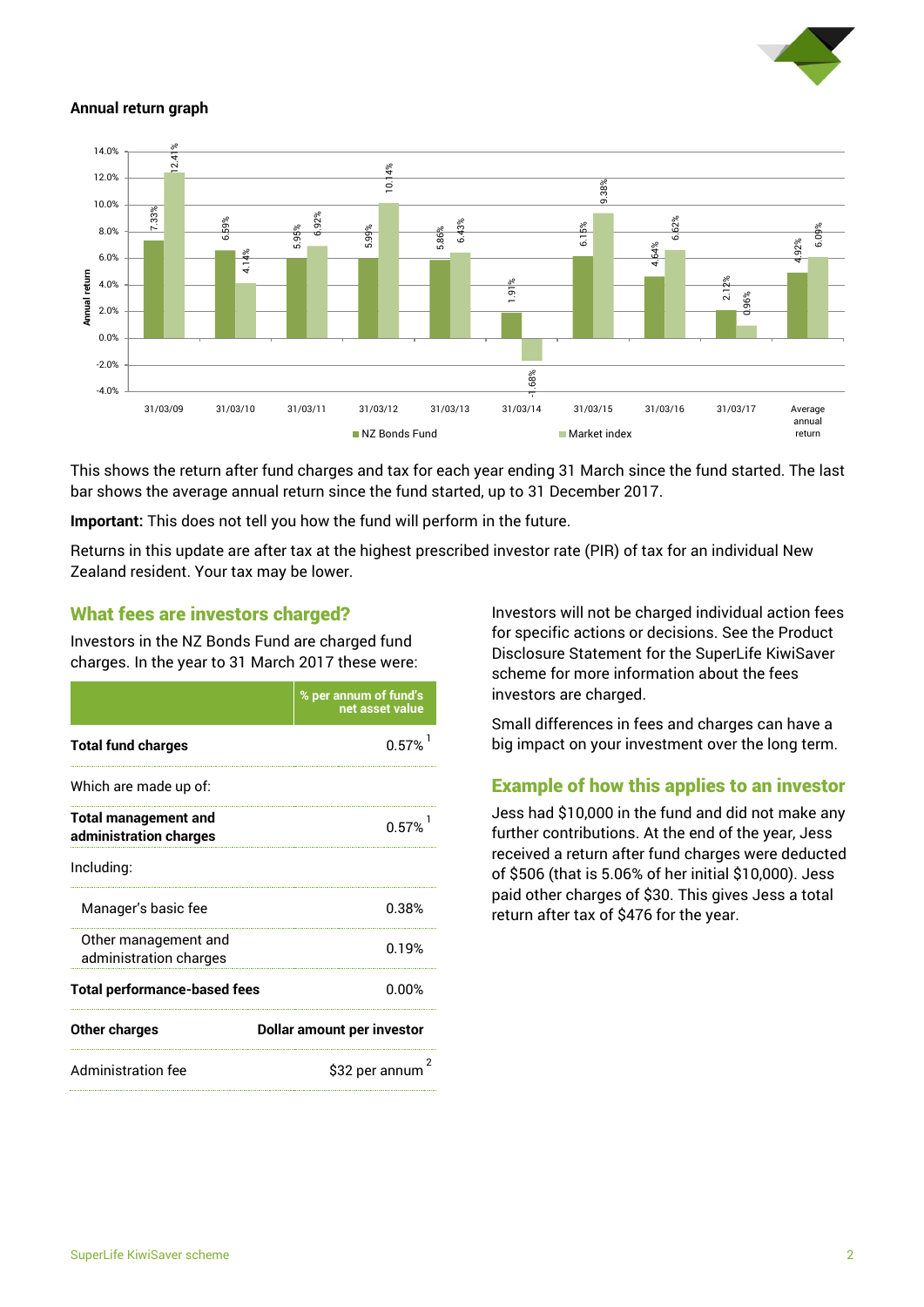

# What does the fund invest in?

#### **Actual investment mix**

This shows the types of assets that the fund invests in.



#### **Target investment mix**

This shows the mix of assets that the fund generally intends to invest in.

| <b>Asset Category</b>        | <b>Target asset mix</b> |
|------------------------------|-------------------------|
| Cash and cash equivalents    |                         |
| New Zealand fixed interest   | 100.00%                 |
| International fixed interest |                         |
| Australasian equities        |                         |
| International equities       |                         |
| Listed property              |                         |
| Unlisted property            |                         |
| Commodities                  |                         |
| Other                        |                         |
|                              |                         |

#### **Top ten investments**

| <b>Name</b>                                         | % of fund's net<br>asset value | <b>Type</b>                   | <b>Country</b> | <b>Credit rating</b><br>(if applicable) |
|-----------------------------------------------------|--------------------------------|-------------------------------|----------------|-----------------------------------------|
| Nikko AM Wholesale N7 Bond Fund                     | 22.65%                         | New Zealand fixed<br>interest | New Zealand    |                                         |
| New Zealand Government 15/05/21 6.0%<br>GB.         | 7.78%                          | New Zealand fixed<br>interest | New Zealand    | AA+                                     |
| Insurance Australia Group Ltd 15/06/43<br>5.15% CB  | 3.48%                          | New Zealand fixed<br>interest | Australia      | <b>BBB</b>                              |
| ASB Bank Ltd 26/05/21 4.245% CB                     | 3.04%                          | New Zealand fixed<br>interest | New Zealand    | AA-                                     |
| ANZ Bank New Zealand Ltd 22/03/21 4.0%<br><b>CB</b> | 2.84%                          | New Zealand fixed<br>interest | New Zealand    | AA-                                     |
| Fonterra Cooperative Group Ltd 25/02/22<br>5.90% CB | 2.53%                          | New Zealand fixed<br>interest | New Zealand    | A-                                      |
| Powerco Ltd 28/09/22 4.76% CB                       | 2.32%                          | New Zealand fixed<br>interest | New Zealand    | <b>BBB</b>                              |
| Bank of New Zealand 15/06/23 4.102% CB              | 2.27%                          | New Zealand fixed<br>interest | New Zealand    | AA-                                     |
| Genesis Energy Ltd 03/04/25 5.00% CB                | 2.23%                          | New Zealand fixed<br>interest | New Zealand    | BBB+                                    |
| Bank of New Zealand 17/12/25 5.314% CB              | 2.17%                          | New Zealand fixed<br>interest | New Zealand    | <b>BBB</b>                              |

The top 10 investments make up 51.31% of the fund's net asset value.